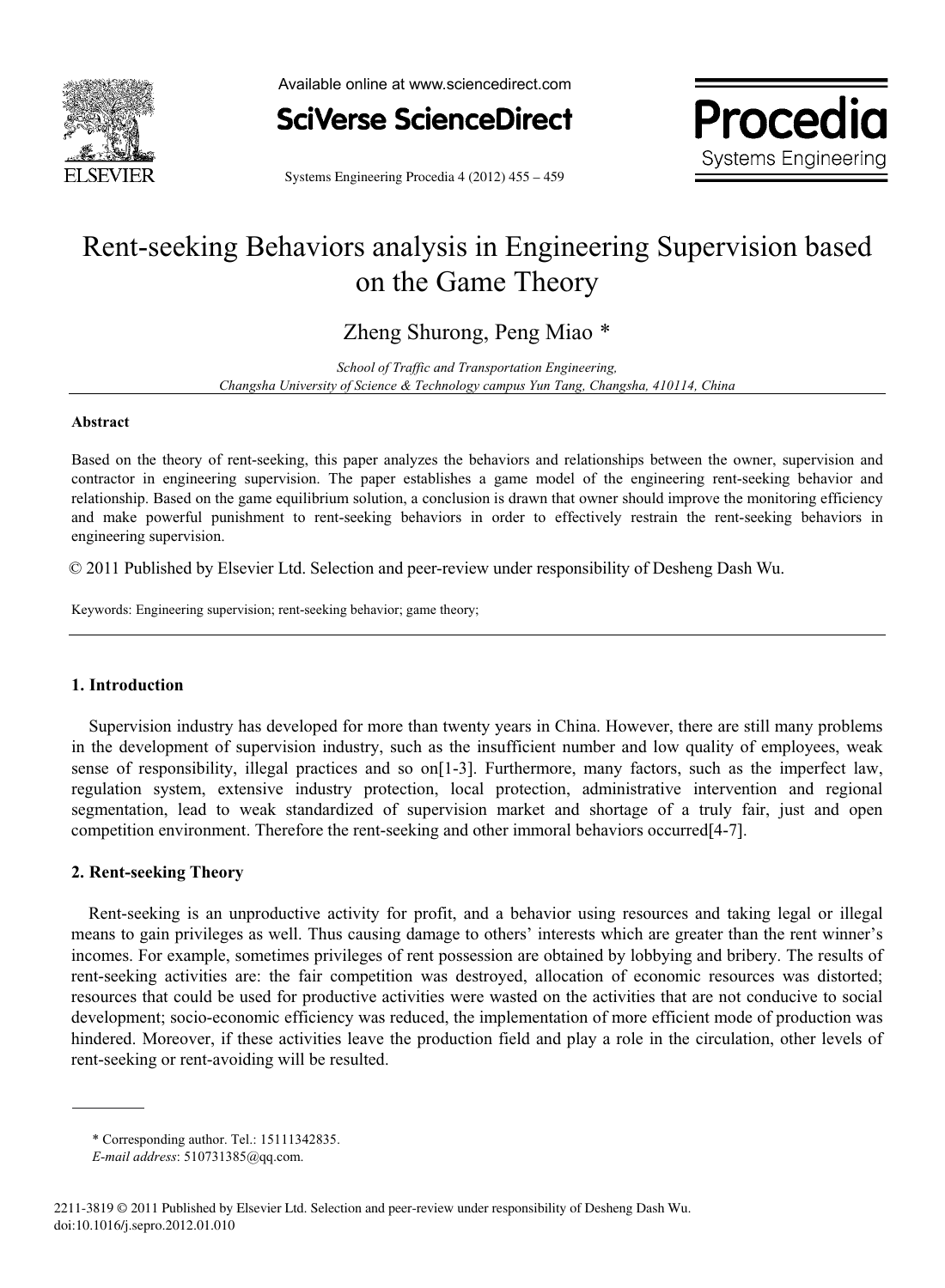#### **3. The Relationships Between Tripartite Rent-seeking Behaviors**

The behavior subjects of rent-seeking activities that this paper researches and analyzes are mainly owner, supervision unit, and contractor.

First, contractors and owners have an asymmetric characteristic in the information respect. In the process of project construction, contractors know about the work and the environment better than owners. They grasp more professional knowledge, variety kinds of technical solutions and quality standards. Moreover, contractors always have some private information that owners don't know, for example, the resource input and transformation processes, whether their engineering skills are consistent with the project requirements or not, and so on. Owners are also difficult to observe contractors' actual payment directly. In order to pursue their own interests to maximize, contractors will likely to cheat owners for high profits by multi-level contracting, jerry-building or other methods. Even if owners can foresee these behaviors, it is still difficult to prevent. Consequently, owners always tend to delegate supervisors to supervise and manage contractors.

Meanwhile, information from supervision units is also incomplete, because owners cannot completely know their level of management, technical strength and other private information. In addition, supervisors are not the ultimate beneficiaries of safety construction, even though they are on behalf of owners' rights in a certain range and have the right to manage the project. In order to obtain additional income, project supervisors probably abuse their power of attorney to collude with contractors and implement direct non-productive activities when their behaviors can not be observed by owners completely, such as fraud, forging data and files, lowering the project quality, signing unqualified engineering, materials, components and equipments with "qualified"; thus resulting in rent-seeking behaviors. These will cause significant security risks to project quality.

According to economics principle, from the angle of profit maximization: supervision units need to gain supervision business or get supervision income that beyond the normal payment in the nonstandard market; and contractors have to obtain supervisors' permit firstly if they want profits that outside of normal income rage, like getting extra claim proceeds or extending more duration. Therefore, supervisions and contractors probably seek additional revenue through rent-seeking behaviors.

Moreover, China's engineering supervision companies widely have shortcomings, such as pinch of professionals, low quality of employees, and so forth. If the supervisors do not have enough strength or do not perform their supervisory duties, contractors will find ways to make their own irregularities avoid the supervision, which will bring about decreasing the project quality. Another situation is supervisors have the strength: if they supervise conscientiously according to the contract and regulations, contractors' irregularities will hardly escape from their supervision; if supervision units are also in pursuit of excess profits, they may violate professional ethics and be bribed to collude with contractors, thus cause rent-seeking behaviors and affect the project quality and safety seriously.

#### **4. Game Model Analysis of Tripartite Rent-seeking Behaviors**

#### *4.1. Model Building*

This article takes the owner, supervision unit and contractor as the three behavior subjects of the game. We assume that there are two strategies for supervision unit and contractor: choose rent-seeking or not; in allusion to their choices the owner also have two strategies: monitor them or do not monitor; and there are also two results of monitoring: find out rent-seeking behaviors or do not find out. Once the rent-seeking behaviors are found out, they will be punished appropriately. So in these cases, the model conditions are as follows:

- (1) The relationship between owner and the other two is non-cooperative game; the probability of owner's monitoring and managing rent-seeking activities is  $\alpha$ ; the probability of monitoring success is  $\beta$ ; the probability that contractor chooses rent-seeking is  $\theta$ .
- (2) In rent-seeking situation, assuming the available excess profits that contractors can obtain is P, the owner's cost for monitoring rent-seeking activities is C, the rent that contractor pay to supervision units is  $R(R \le P)$ .
- (3) If supervision unit and contractor do not take rent-seeking activities, and owner does not monitor them, then their proceeds are all 0.